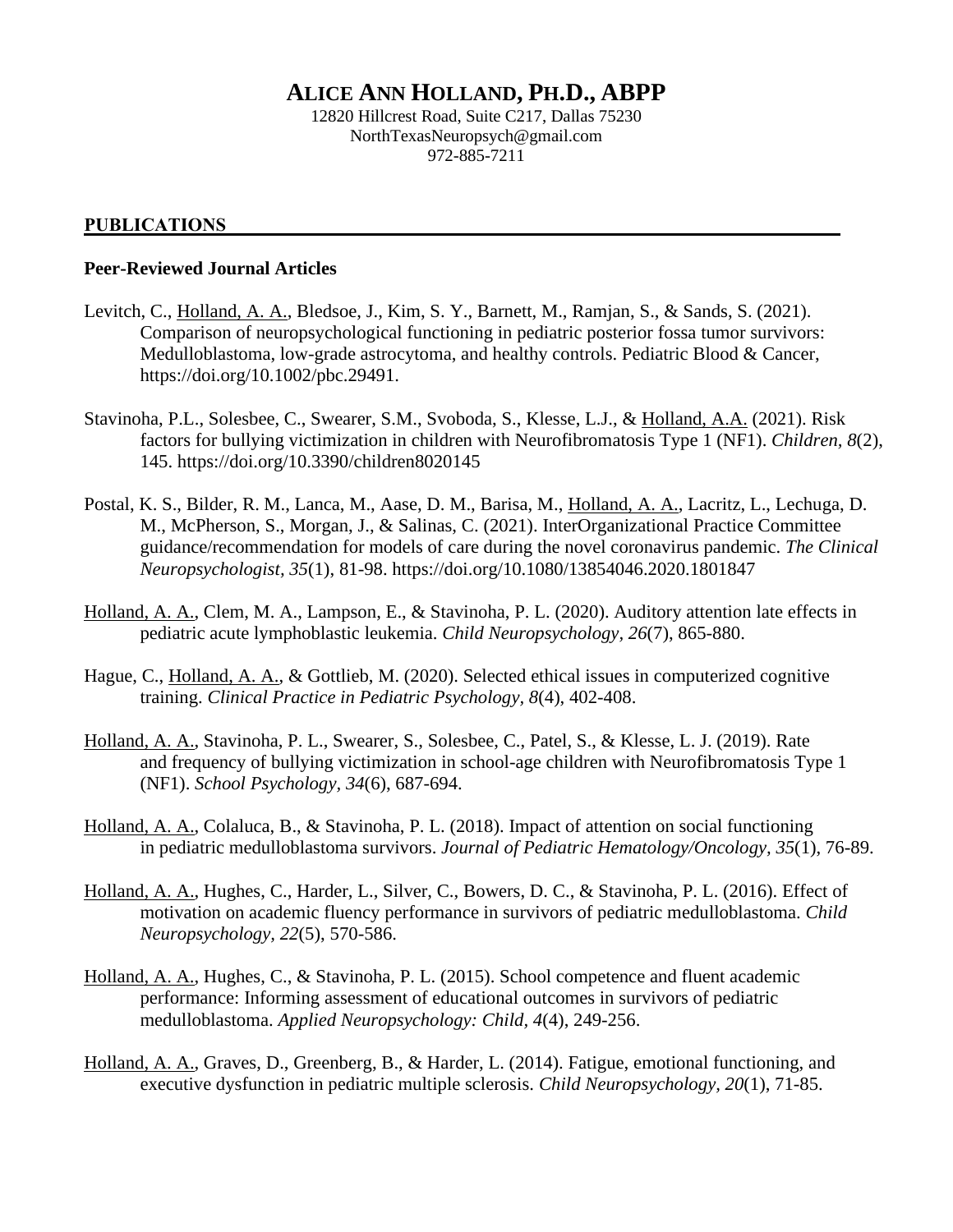- Holland, A. A. (2013). Neuropsychological comparison of pediatric medulloblastoma and pilocytic astrocytoma: Existing knowledge and future directions. *The New School Psychology Bulletin, 10*(1), 1-20.
- Holland, A. A., Glasier, P., Morriss, M., & Stavinoha, P. L. (2013). Complicated subdural empyema in an adolescent. *Archives of Clinical Neuropsychology, 28*(1), 81-91.
- Harder, L., Holland, A. A., Frohman, E., Greenberg, B., & Graves, D. (2013). Cognitive functioning in pediatric transverse myelitis. *Multiple Sclerosis Journal, 19*(7), 947-952.
- Spurgin, A. A., Glasier, P., Morriss, M., & Stavinoha, P. L. (2012). Neuropsychological impact of bilateral cerebral abscess in an adolescent. *Journal of Neurology Research, 2*(3), 109-114.
- Spurgin, A. A. (2007). Diffusion tensor imaging in children and adolescents: A technology review*. Stanford Journal of Neuroscience, 1,* 15-17.
- Spurgin, A. A. (2007). Stanford's SNAILS: Providing a clearer picture of the brain. *Stanford Scientific, 5*(2)*,* 33-35.

## **Book Chapters**

- Loughan, A., Stavinoha, P. L., Holland, A. A., Lanoye, A., & Walsh, K. (In press). Pediatric brain tumors: Neuropsychological late effects and academic implications. In MacAllister, W. S. and Vasserman, M. (Eds.), *The Neuropsychology of Learning Disabilities*. New York: Springer.
- Allensworth, K., & Holland, A. A. (2016). Helping the child cope with injury to the parent. In N. Ainspan, C. Bryan, & W. Penk (Eds.), *Handbook of Psychosocial Interventions for Veterans*. New York: Oxford University Press.
- Holland, A. A., & Bowers, D. C. (2016). Optimal therapy for pediatric medulloblastoma: Management of postoperative cognitive/endocrine disabilities. In L. Constable (Ed.), *Ask the Experts: Optimal Therapy for Pediatric Medulloblastoma*. London: Future Science Group.
- Stavinoha, P. L., Butcher, B., & Spurgin, A. A. (2012). Pre-morbid functional complications. In J. Apps & K. Walter (Eds.), *Handbook of Pediatric Concussions*. New York: Springer.

### **Invited Articles**

- Holland, A. A. & Thornton, A. (2020). Diagnosis and treatment of dyslexia. *Pediatric Society of Greater Dallas Quarterly Newsletter*, 4, 13-14.
- Holland, A. A. (2020). Help children develop healthy screen habits. *Good Life Family Magazine.*  https://goodlifefamilymag.com/2020/11/04/help-children-develop-healthy-screen-habits
- Holland, A. A. (2020). Helping children recognize and avoid cyberbullying. *Good Life Family Magazine*. https://goodlifefamilymag.com/2020/11/11/help-children-recognize-and-avoidcyberbullying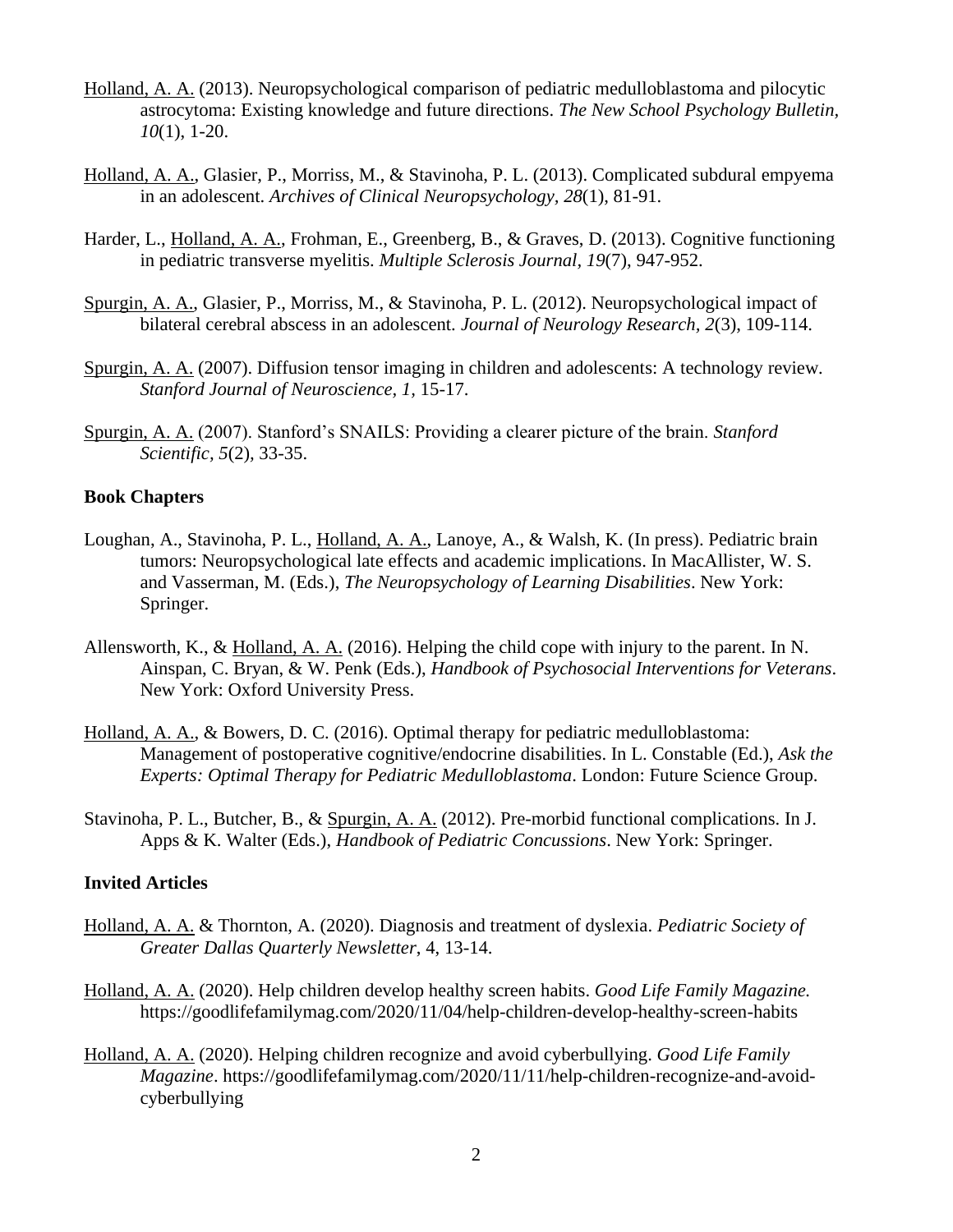- Holland, A. A. (2020). How to talk to tweens/teens about cancer. *Good Life Family Magazine*. https://goodlifefamilymag.com/2020/10/21/how-to-talk-to-tweens-teens-about-cancer/
- Holland, A. A. (2019). Connectivity matters. *Texas Psychologist, 78*(3), 2-3.
- Holland, A. A. (2019). A season for growth. *Texas Psychologist, 78*(2), 2-3.
- Holland, A. A. (2019). Neural networks. *Texas Psychologist, 78*(1), 2-3.
- Tan, A., Dhima, K., & Holland, A. A. (2018). Creating professional development opportunities for students. *Texas Psychologist, 77*(2), 9-11.
- Holland, A. A. (October 2016). The neuropsychology of and guidelines for children's screen time. *Pediatric Society of Greater Dallas Quarterly Newsletter*.
- Holland, A. A., & Arredondo, B. C. (April 2016). NAN Legislative Action and Advocacy Committee success stories: The IOPC and 360 degree advocacy. *National Academy of Neuropsychology Bulletin, 30*(1), 24-25.
- Holland, A. A., & Stavinoha, P. L. (April 2016). The science of "doing good:" Concussion research still in its infancy. *Texas Psychologist*, 72(2), 15-17.
- Holland, A. A., & Stavinoha, P. L. (January 2016). Common errors in screening for ADHD. *Pediatric Society of Greater Dallas Quarterly Newsletter*, 7-11.
- Lampson, E., & Holland, A. A. (August 2015). Neurocognitive outcomes in survivors of pediatric cancer: Guidelines for the pediatrician. *Pediatric Society of Greater Dallas Quarterly Newsletter*, 4-7.
- Holland, A. A., Glasier, P., & Stavinoha, P. L. (May 2015). Neural substrates of ADHD: Implications for assessment and treatment. *Texas Psychologist*, 68(2), 4-9.
- Holland, A. A., & Stavinoha, P. L. (October 2014). Development of the Neuropsychology Division of TPA. *Texas Psychologist*, 66(3), 17.
- Stavinoha, P. L., Castillo, C., Holland, A. A., & Hernandez, A. (February 2014). Pediatric concussion: What child psychologists need to know. *Texas Psychologist,* 66(1).
- Holland, A. A., & Stavinoha, P. L. (2013). Book review: Mild traumatic brain injury in children and adolescents. *Child Neuropsychology, 19*(3), 332-334.
- Spurgin, A. A. (2012). Pediatric demyelinating disorders. *Texas Psychologist, 62*(1), 6-8.
- Spurgin, A. A. (2011). Profile on John Gottman. *Texas Psychological Association Student Division Newsletter, 6*(3), 8-9.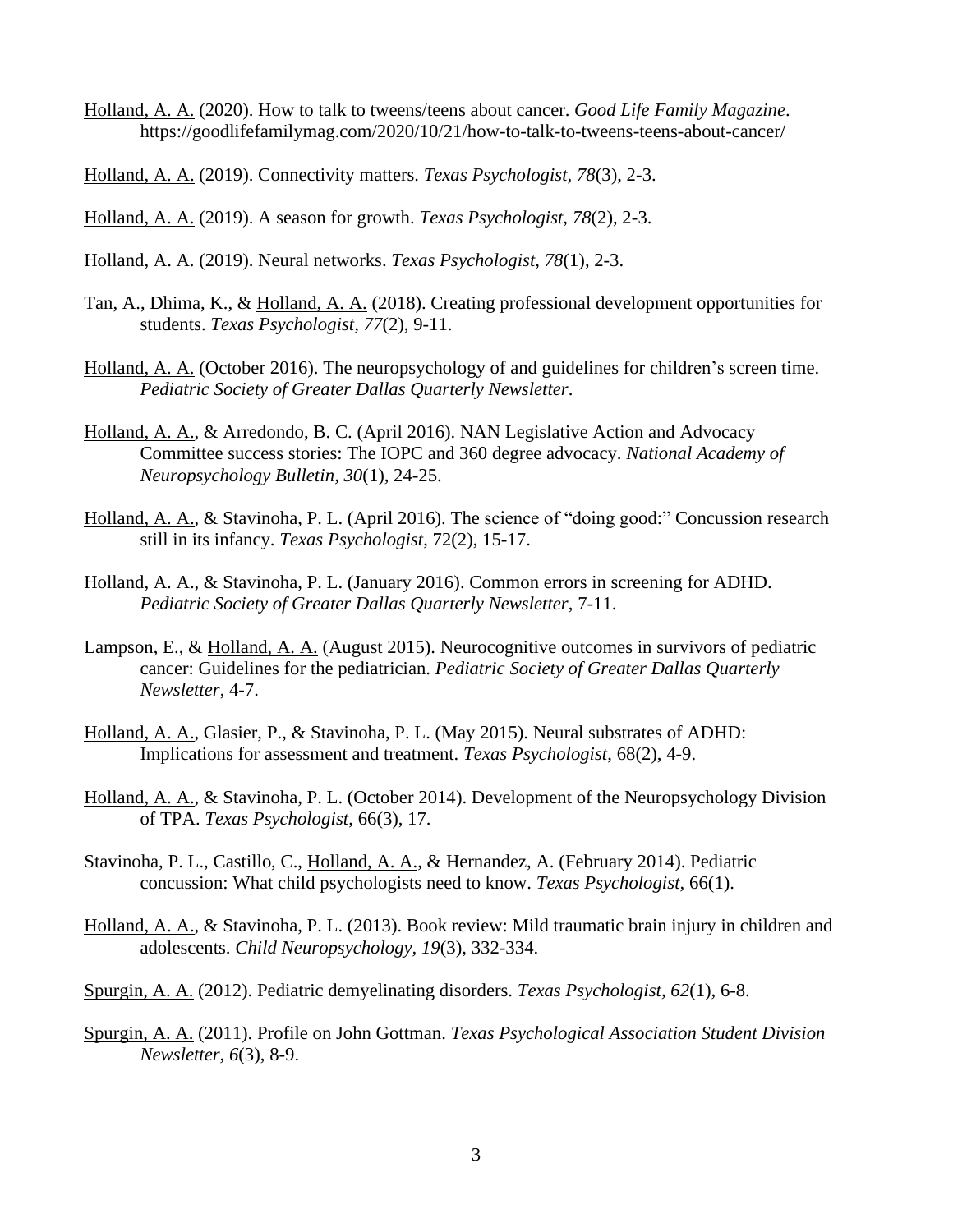- Spurgin, A. A. (2011). Planning program-wide service projects. *Texas Psychological Association Student Division Newsletter, 6*(2), 5-6.
- Spurgin, A. A. (2011). The financial side of internships. *Texas Psychological Association Student Division Newsletter, 6*(1), 6-7.

#### **Poster Presentations**

- Klindt, K. N., Clyde, A., Karni, C., Wilkinson-Smith, A., & Holland, A. A. (2021). Parent stress and the validity of rating scales for preschool-aged children with behavioral concerns. Texas Psychological Association Annual Conference.
- Camper, M., Lozano, G., Lazcano, C., & Holland, A. A. (2021). Effects of parental stress on attentional functioning in pediatric leukemia survivors. *The Clinical Neuropsychologst, 35*(4), 720-721.
- Lozano, G., Camper, M., Lazcano, C., & Holland, A. A. (2021). Parent emotional functioning predicts anxiety and depression in pediatric cancer survivors. *The Clinical Neuropsychologst, 35*(4), 740.
- Lozano, G., Camper, M., & Holland, A. A. (2020). Effects of sleep and mood on attentional functioning in pediatric cancer survivors. *Archives of Clinical Neuropsychology, 35*(6), 953.
- Camper, M., Lozano, G., Lazcano, C., Oscarson, B., & Holland, A. A. (2020). Parental stress and social support: Implications for emotional and behavioral outcomes in pediatric leukemia survivors. Society of Pediatric Psychology Annual Conference.
- Lozano, G., Camper, M., & Holland, A. A. (2020). Family environment effects on activity levels and attention in pediatric cancer patients. Texas Psychological Association Annual Conference.
- Khan, T., Pratt, C., Saenz, M. G., Germann, J., Winick, N., & Holland, A. A. (2020). Parent-rated versus performance-based executive functioning in pediatric non-CNS solid tumors and non-lymphoblastic leukemia/lymphomas. Texas Psychological Association Annual Conference.
- Pratt, C. D., El-Behadli, A. F., Saenz, M. G., Lam, D., Germann, J., Holland, A. A., Faith, M. A., & Winick, N. (2020). The feasibility of assessing neurocognitive functioning over time in pediatric patients with non-CNS solid tumors (ST) and non-lymphoblastic leukemia/lymphomas (N-ALL/NHL). Society of Pediatric Psychology Annual Conference.
- Saenz, M. G., Pratt, C. D., El-Behadli, A. F., Lam, D., Montiel-Esparza, R., Germann, J., Holland, A. A., Faith, M. A., & Winick, N. (2020). Feasibility of home-based computerized cognitive training program in pediatric patients with acute lymphoblastic leukemia (ALL) receiving maintenance therapy. Society of Pediatric Psychology Annual Conference.
- Lozano, G., Camper, M., & Holland, A. A. (2020). Parental emotional functioning predicts parent-rated depression and grit in pediatric leukemia survivors. UT Southwestern Medical Center Women in Science and Medicine Poster Session.
- Saenz, M. G., Pratt, C. D., El-Behadli, A. F., Montiel-Esparza, R., Lam, D., Germann, J., Faith, M. A., Winick, N., & Holland, A. A. (2019). Executive functioning in newly diagnosed pediatric patients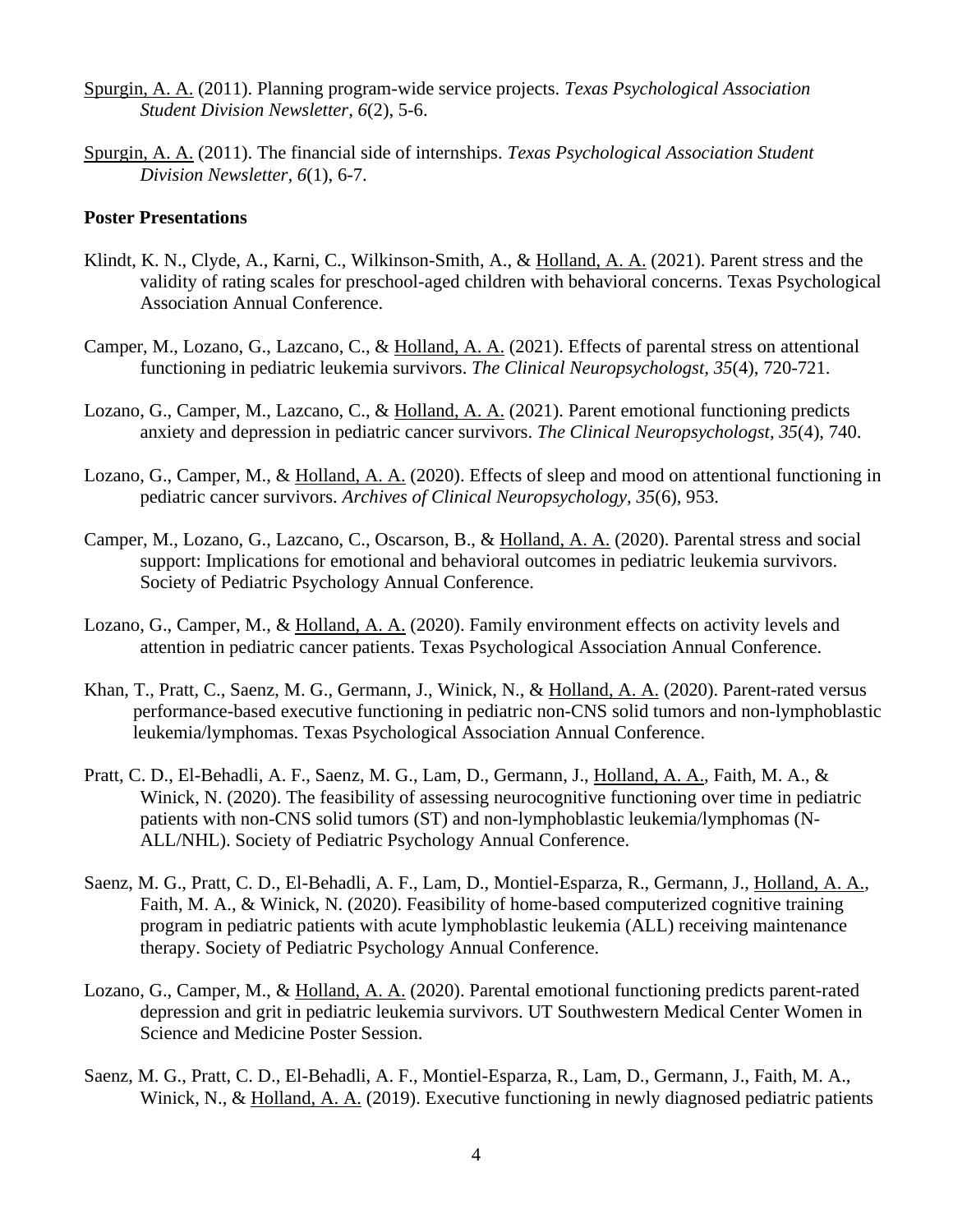with non-CNS solid tumors and non-lymphoblastic leukemia/lymphoma. Texas Psychological Association Annual Conference.

- Klesse, L., Swearer, S., Stavinoha, P. L., Patel, S., & Holland, A. A. (2018). Rate and frequency of bully victimization in school-age children with Neurofibromatosis Type 1 (NF1). Joint Global Neurofibromatosis Conference, Paris, FR.
- Pratt, C., El-Behadli, A., Alvarez, N., Montiel-Esparza, R., Germann, J., Holland, A. A., Faith, M., & Winick, N. (2019). The feasibility of assessing neurocognitive functioning over time in pediatric patients with non-Central Nervous System (CNS) solid tumors and non-lymphoblastic leukemia/lymphomas. Society of Pediatric Psychology Annual Conference.
- Smith, E. E., Hernandez, A. M., Holland, A. A., Pascual, J. M., & Stavinoha, P. L. (2019). Adaptive functioning in patients with Glucose Transporter Type 1 Deficiency. *Journal of the International Neuropsychological Society, 25*(S1), 230*.*
- Tarkenton, T., Clem, M., Lampson, E., Stavinoha, P. L., & Holland, A. A. (2019). Sex and APOE e4 effect on attention and processing speed in pediatric leukemia survivors. *Journal of the International Neuropsychological Society, 25*(S1), 212*.*
- Hague, C., Tan, A., Tarkenton, T., & Holland, A. A. (2018). Changes in parent-reported EF deficits predict select parent-reported adaptive functioning deficits in pediatric survivors of mild-to-severe TBI. *Archives of Clinical Neuropsychology, 33*(6), 720-721.
- Clem, M. A., Lampson, E., & Holland, A. A. (2017). Parental stress moderates agreement between parent reported and performance-based measures of attention in pediatric leukemia survivors. *Archives of Clinical Neuropsychology, 32*(6), 667-765.
- Holland, A.A., Tarkenton, T., Oscarson, B., & Stavinoha, P. L. (2017). School performance in pediatric medulloblastoma survivors. *Journal of the International Neuropsychological Society, 23*(S1), 161.
- Clem, M. A., Lampson, E., Stavinoha, P. L., & Holland, A. A. (2017). Genotype, auditory attention, and educational outcomes in pediatric acute lymphoblastic leukemia. *Journal of the International Neuropsychological Society, 23*(S1), 87.
- Holland, A. A., Goodspeed, K., Plumb, P., Stavinoha, P. L., & Dowling, M. M. (2017). Medical and demographic predictors of long-term cognitive outcomes of pediatric stroke. American Heart Association & American Stroke Association International Stroke Conference, Houston, TX.
- Holland, A. A., Plumb, P., Goodspeed, K., Stavinoha, P. L., & Dowling, M. M. (2017). Predicting longterm cognitive outcomes of pediatric stroke according to stroke severity classification. *Journal of the International Neuropsychological Society, 23*(S1), 70.
- Lampson, E., Clem, M. A., & Holland, A. A. (2016). Apolipoprotein E (APOE) genotype and neurocognitive outcomes in survivors of pediatric leukemia. *Pediatric Blood & Cancer, 63*(S1), 39.

[continued on next page]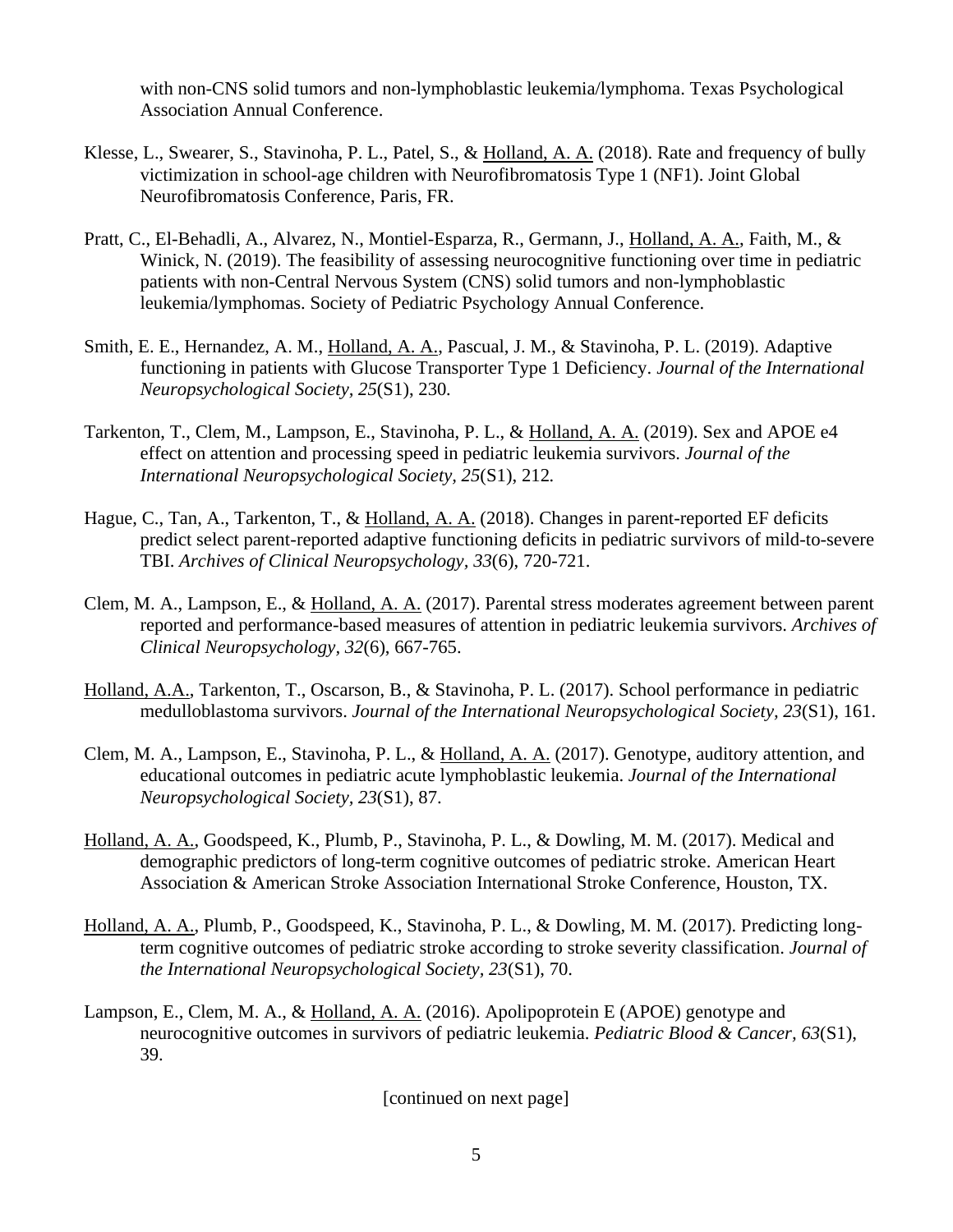- Hernandez, A. M., Holland, A. A., Oscarson, B., Glasier, P., & Miles, D. K. (2016). Relationship between Glasgow Outcome Scale Extended Pediatric Revision and academic achievement after pediatric traumatic brain injury. *Archives of Clinical Neuropsychology, 31*(6), 626.
- Tan, A., Hernandez, A. M., Glasier, P., & Holland, A. A. (2016). Longitudinal predictive value of parent reported executive functioning for behavioral and emotional outcomes following pediatric traumatic brain injury. *Archives of Clinical Neuropsychology*, *31*(6), 605.
- Clem, M. A., Holland, A. A., Perez, R. & Stavinoha, P. L. (2016). Parental ratings of executive functioning in pediatric survivors of medulloblastoma and pilocytic astrocytoma. *Journal of the International Neuropsychological Society, 22*(S1), 130.
- Clem, M. A., Lampson, E., & Holland, A. A. (2016). Auditory attention in pediatric acute lymphoblastic leukemia survivors: Congruence of parent report and performance. *Archives of Clinical Neuropsychology*, *31*(6), 582-583.
- Holland, A. A., Hernandez, A., & Stavinoha, P. L. (2015). Cognitive and social/emotional functioning following pediatric TBI: A five-year longitudinal study. *Archives of Clinical Neuropsychology*, 30(6), 551-552*.*
- Holland, A. A., & Stavinoha, P. L. (2015). The impact of attention on social functioning in pediatric medulloblastoma survivors. Research Week Symposium, Children's Health.
- Holland, A. A., & Castillo, C. (2015). Neuropsychological case studies of Dravet Syndrome with early vagal nerve stimulator placement. Research Week Symposium, Children's Health.
- Holland, A. A., Fayad, A., Miller, S., & Castillo, C. (2015). Physical and cognitive symptoms, resiliency, and psychiatric diagnosis following pediatric concussion. Research Week Symposium, Children's Health.
- Holland, A. A., Hernandez, A., & Stavinoha, P. L. (2015). Longitudinal predictive value of CVLT-C for academic skills following pediatric TBI. *The Clinical Neuropsychologist,* 29(3), 391*.*
- Lampson, E., Cullum, M., & Holland, A.A. (2015). Apolipoprotein E (APOE) genotype and neurocognitive outcomes in survivors of pediatric leukemia. Cancer Survivorship Research Symposium, MD Anderson Cancer Center.
- Holland, A. A., Colaluca, B., & Stavinoha, P. L. (2014). The impact of attention on social functioning in pediatric medulloblastoma survivors. *The Clinical Neuropsychologist, 28*(3), 458-459.
- Holland, A.A., Wignall, N., Castillo, C., & Glasier, P. (2014). Neuropsychological variability in pediatric myoclonic-astatic epilepsy. *The Clinical Neuropsychologist, 28*(3), 459.
- Holland, A. A., & Castillo, C. (2014). Early vagal nerve stimulator placement in Dravet syndrome: Two neuropsychological case studies. *The Clinical Neuropsychologist, 28*(3), 459.

[continued on next page]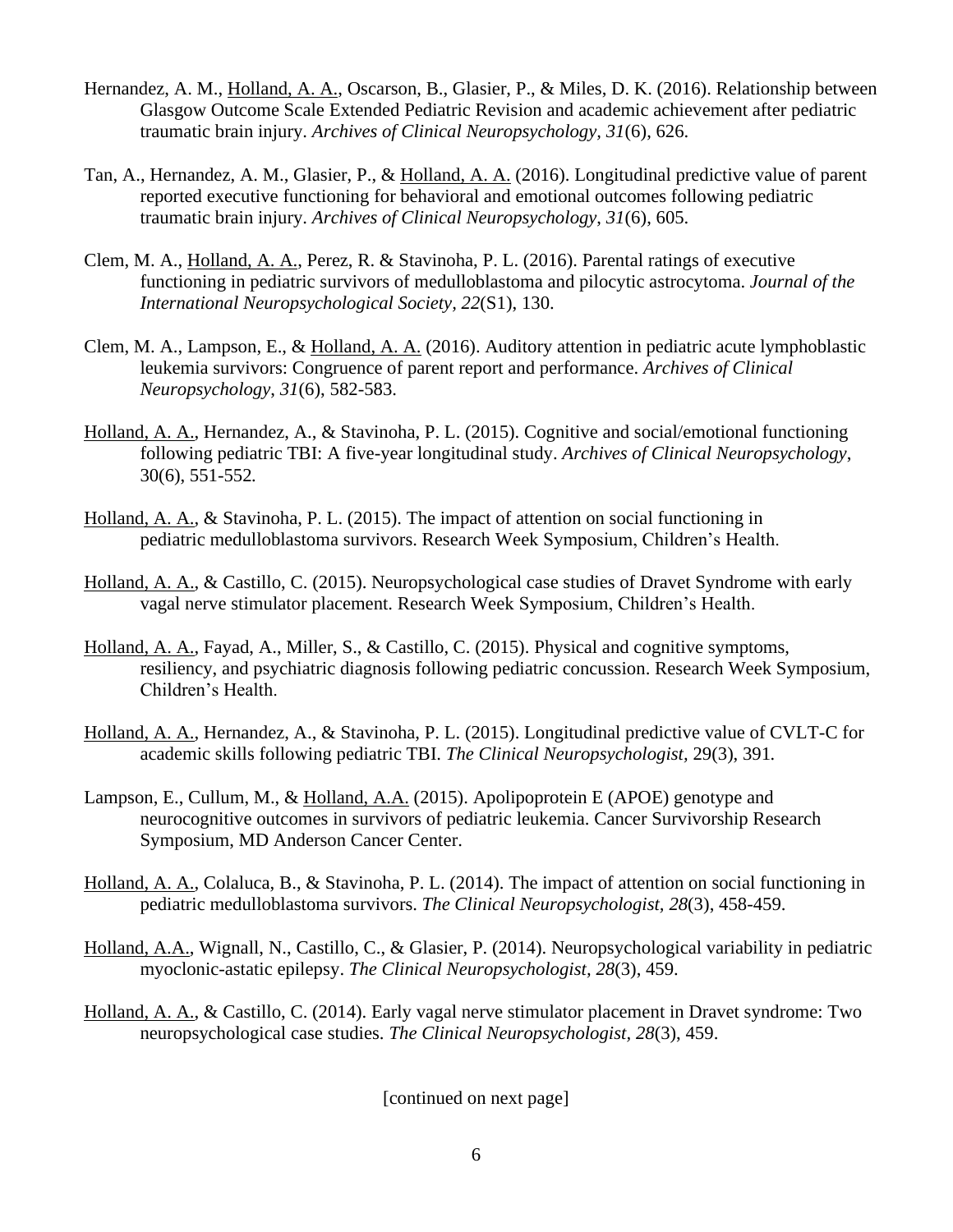- Fayad, A., Holland, A. A., Miller, S., & Castillo, C. (2014). Associations between allostatic load and depressive and anxiety symptoms following pediatric concussion. *The Clinical Neuropsychologist, 28*(3), 473-474.
- Holland, A. A., Fayad, A., Miller, S., & Castillo, C. (2014, April). Physical and cognitive symptoms, resiliency, and psychiatric diagnosis following pediatric concussion. Sports Neuropsychology Concussion Symposium, Dallas, Texas.
- Holland, A. A., Perez, R., & Stavinoha, P. L. (2014). Predictors of utilization of school services by pediatric survivors of medulloblastoma and pilocytic astrocytoma. *Journal of the International Neuropsychological Society, 20*(S1), 5-6.
- Holland, A. A., Hernandez, A. M., & Stavinoha, P. L. (2013). Contributors to adaptive behavior decline in pediatric survivors of moderate-to-severe TBI. *The Clinical Neuropsychologist, 27*(4), 626.
- Fayad, A. D., Holland, A. A., Greenberg, B. M., Graves, D., Desena, A., Hughes, S., & Harder, L. (2013). Self-report of attention and psychological functioning among pediatric transverse myelitis patients and sibling controls. *The Clinical Neuropsychologist, 27*(4), 619-620.
- Stavinoha, P. L., Plumb, P. A., Holland, A. A., & Dowling, M. M. (2013). Impact of age at stroke on cognitive outcome in children. *Stroke, 44*(2), 101.
- Denney, D. A., Holland, A. A., Harder, L., Pandya, S. Y., Greenberg, B., Graves, D., & Lacritz, L. H. (2013). Symbol digit modalities test as a predictor of memory performance in children and adults with multiple sclerosis. *Journal of the International Neuropsychological Society, 19*(S1), 29-30.
- Spurgin, A. A., Glasier, P., Morriss, M., & Stavinoha, P. L. (2012). Neuropsychological impact of bilateral cerebral abscesses in an adolescent. *Journal of the International Neuropsychological Society, 18*(S1), 138.
- Harder, L., Graves, D., Spurgin, A. A., & Greenberg, B. (2012). Cognitive deficits in pediatric transverse myelitis patients: An unexpected finding. *Neurology, 78*, P04.108.
- Spurgin, A. A., Graves, D., Greenberg, B., & Harder, L. (2011). Psychological and clinical predictors of executive dysfunction in pediatric multiple sclerosis. *Archives of Clinical Neuropsychology, 26*(6), 494.
- Spurgin, A. A., Morriss, M., Glasier, P., & Stavinoha, P. L. (2011). Complicated subdural empyema in an adolescent. *Archives of Clinical Neuropsychology, 26*(6), 471-472.
- Harder, L., Spurgin, A. A., Greenberg, B., & Graves, D. (2011). Cognitive functioning and school performance in pediatric demyelinating diseases: A comparison between multiple sclerosis (MS) and transverse myelitis (TM) groups. *Annals of Neurology, 70*(15), S150-S151.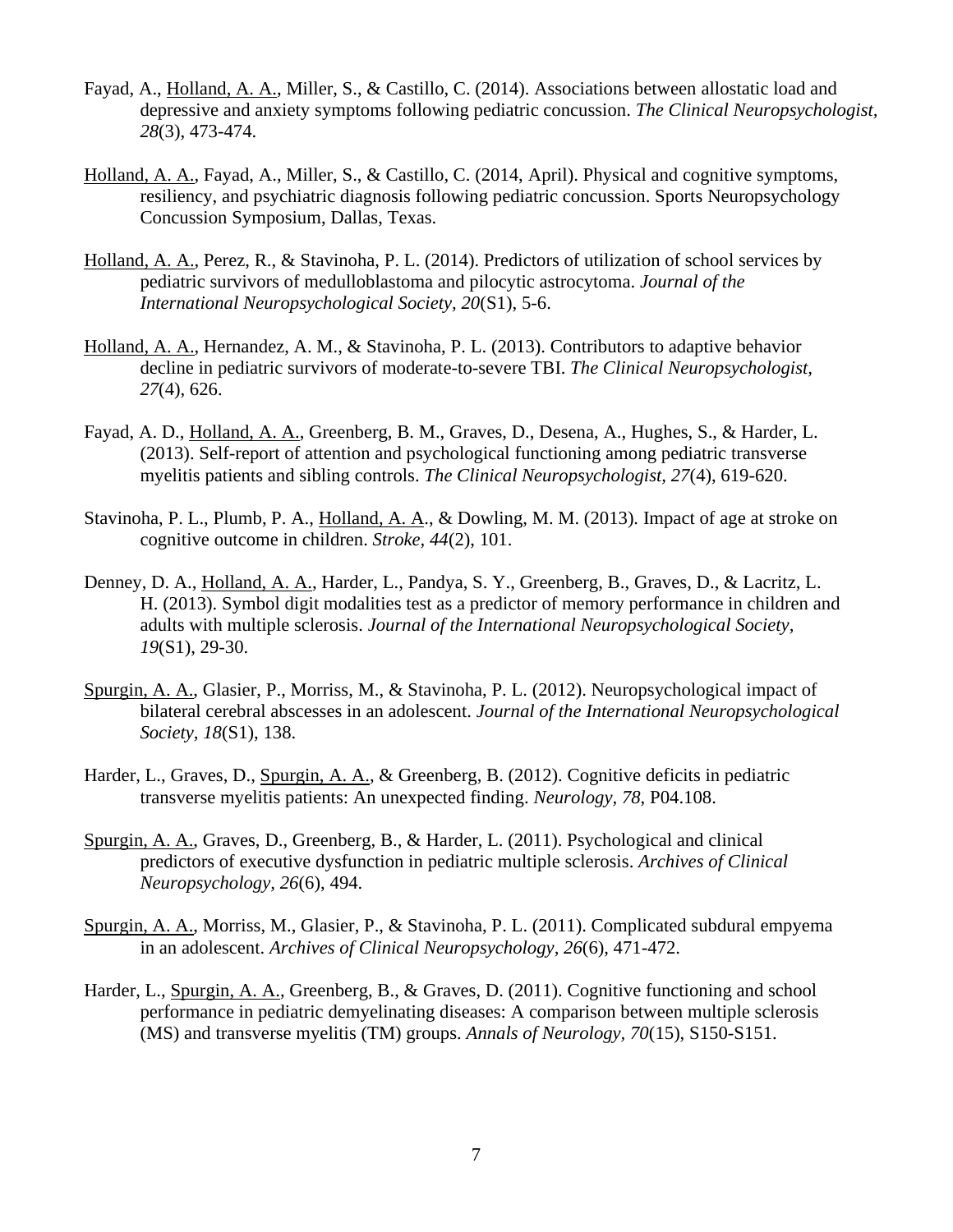- Glasier, P., Spurgin, A. A., Stavinoha, P. L., Winick, N., & Rollins, N. (2011). Processing speed predicts adaptive living skills in pediatric patients with acute lymphoblastic leukemia treated with chemotherapy only. *The Clinical Neuropsychologist, 25*(4), 585.
- Wilkinson, A., Nelson, S., & Spurgin, A. A. (2011). Readability of pediatric neuropsychological reports. *The Clinical Neuropsychologist, 25*(4), 606-607.
- Butcher, B., Spurgin, A. A., & Stavinoha, P. L. (2011). Developmental effects on working memory following pediatric stroke. *Journal of the International Neuropsychological Society, 17*(S1), 168.
- Spurgin, A. A., Benitez, O. J., Hernandez, A. M., van de Bruinhorst, K., Stavinoha, P. L., & Kernie, S. M. (2009). Predicting behavioral versus cognitive executive dysfunction in pediatric TBI*. The Journal of Head Trauma Rehabilitation, 24*(5), 409.
- Spurgin, A. A., Krishnan, V., Renthal, W., & McClung, C. (2006). Depression and circadian genes in the mesolimbic dopamine circuit. UT Southwestern Summer Undergraduate Research Fellowship Program Poster Session, Dallas, TX, Aug. 10.

## **MEDIA**

- Holland, A. A. (2021, March 13). Interviewed for "The Brief" podcast by the Texas Tribune regarding mental health in children and adolescents one year into the COVID-19 pandemic. https://www.texastribune.org/podcast/the-brief/
- Holland, A. A. (2020, October 12). Interviewed live on WFAA 8 DFW evening news regarding social media, cyberbullying, and mental health for children and adolescents.
- Holland, A. A. (2020, October 9). Interviewed on NewsRadio KRLD 1080 regarding effects of technology and social media on teenagers' mental health.
- Holland, A. A. (2020, September 28). Interviewed on NewsRadio KRLD 1080 regarding how to talk to your child about a cancer diagnosis.
- Holland, A. A. (2020, September 10). Quoted in "How to talk to children about their cancer diagnosis." Children's Health. Retrieved from https://www.childrens.com/healthwellness/how-to-talk-to-children-about-their-cancer-diagnosis
- Holland, A. A. (2020, September 2). Interviewed live on WFAA 8 DFW morning news regarding the effects of screen time and strategies for management.
- Holland, A. A. (2020, August 25). Quoted in "Playtime: Should you always say 'yes' to playing with your kids?" DFW Child. https://dfwchild.com/2020/08/07/playtime-should-you-always-sayyes-to-playing-with-your-kids/
- Holland, A. A. (2020, August 3). Interviewed on NBC 5 evening news regarding screen fatigue and parenting issues related to virtual learning. https://www.nbcdfw.com/news/local/are-yousuffering-from-cybersickness/2418847/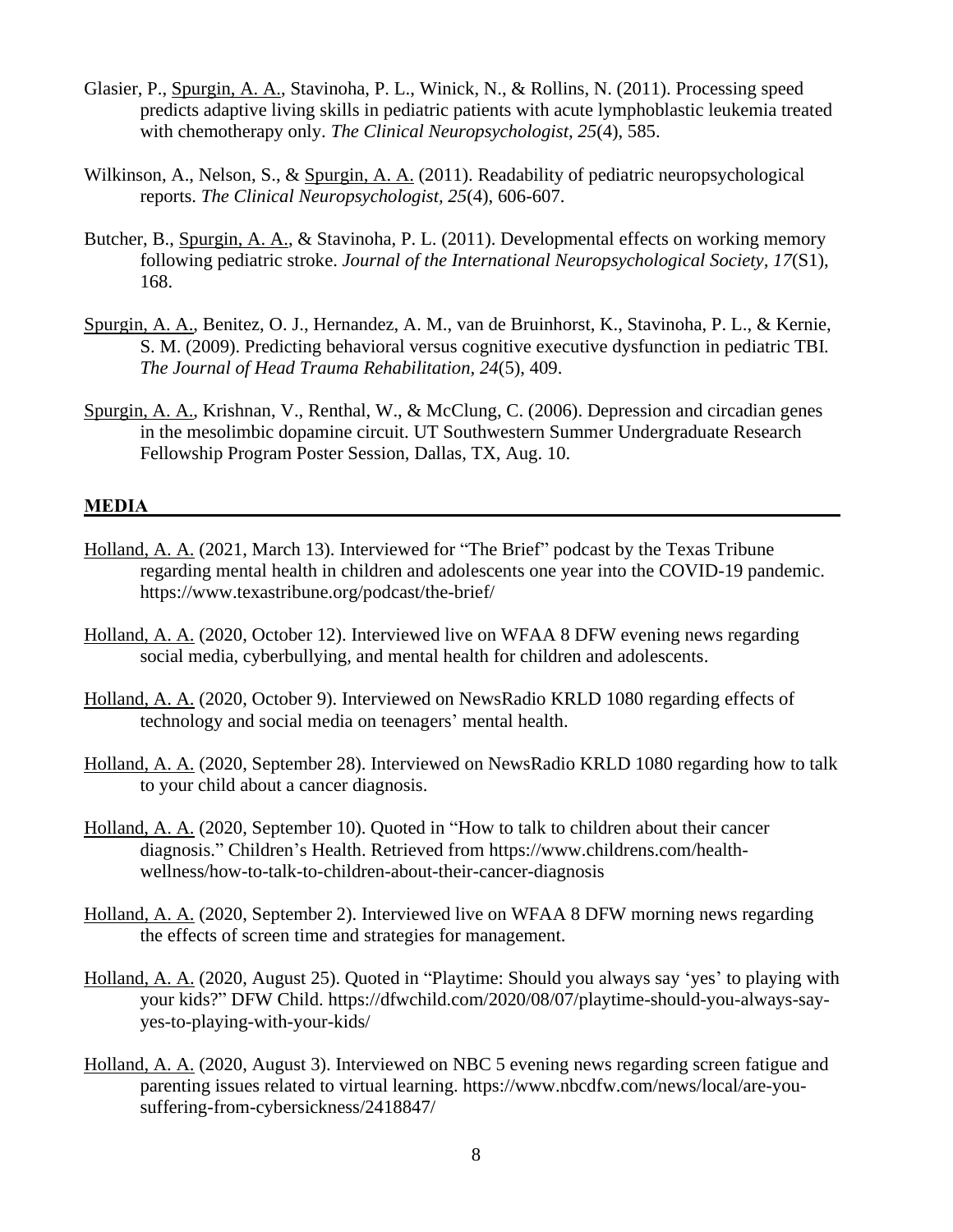- Holland, A. A. (2020, July 13). Interviewed on CBS 11 DFW evening news regarding the effects of artificial light on neuropsychological functioning. https://dfw.cbslocal.com/video/4625313 artificial-light-can-impact-mental-health-researchers-say/
- Holland, A. A. (2020, May 27). Quoted in "Eight tips for managing screen time during COVID-19." Children's Health. Retrieved from https://www.childrens.com/health-wellness/8-tips-formanaging-screen-time-during-covid-19
- Holland, A. A. (2020, May 22). Quoted in "A Neuropsychologist Has Honest Feedback About Our Kids And Their Screentime Limits." ScaryMommy. Retrieved from https://www.scary mommy.com/are-screen-time-rules-out-the-window-during-covid-19/
- Holland, A. A. (2020, May 7). Interviewed on CBS 11 DFW evening news regarding screen time guidelines during quarantine.
- Holland, A. A. (2020, April 29). Interviewed on NBC 5 DFW morning news regarding screen time guidelines during quarantine.
- Holland, A. A. (2020, April 29). Quoted in "Kids spending more time on screens than ever before." NBC 5 DFW. Retrieved from https://www.nbcdfw.com/news/health/kids-spending-moretime-on-screens-than-ever-before/2360083/.
- Holland, A. A. (2020, April 27). Interviewed live on FOX 4 DFW morning news regarding screen time guidelines during quarantine.
- Holland, A. A. (2020, April 23). Interviewed on News Radio KRLD 1080 regarding screen time guidelines during quarantine.
- Holland, A.A. (2020, Feb. 4). Quoted in "Signs of dyslexia in children." Children's Health. Retrieved from https://www.childrens.com/health-wellness/signs-of-dyslexia-in-children.
- Holland, A. A. (2019, Nov. 8). Interviewed live on FOX 4 DFW morning news regarding screen time guidelines for children.
- Holland, A. A. (2019, June-August). Pretaped public service announcement regarding screen time guidelines for children; recurrently featured on WFAA 8 DFW.
- Holland, A. A. (2019, Feb. 27). Quoted in "It's actually a good thing when your kids complain that they're bored." PopSugar.com. Retrieved from https://www.popsugar.com/family/Why-OK-Your-Kids-Bored-45845322.
- Holland, A. A. (2018, Oct. 31). Pretaped interview on CBS 11 DFW evening news regarding neurobiology of fear and neurodevelopmental fear processes.
- Holland, A. A. (2018, Oct. 22). Quoted in "Managing your child's screen time." Parents.com. Retrieved from https://www.parents.com/fun/entertainment/gadgets/managing-childs-screentime.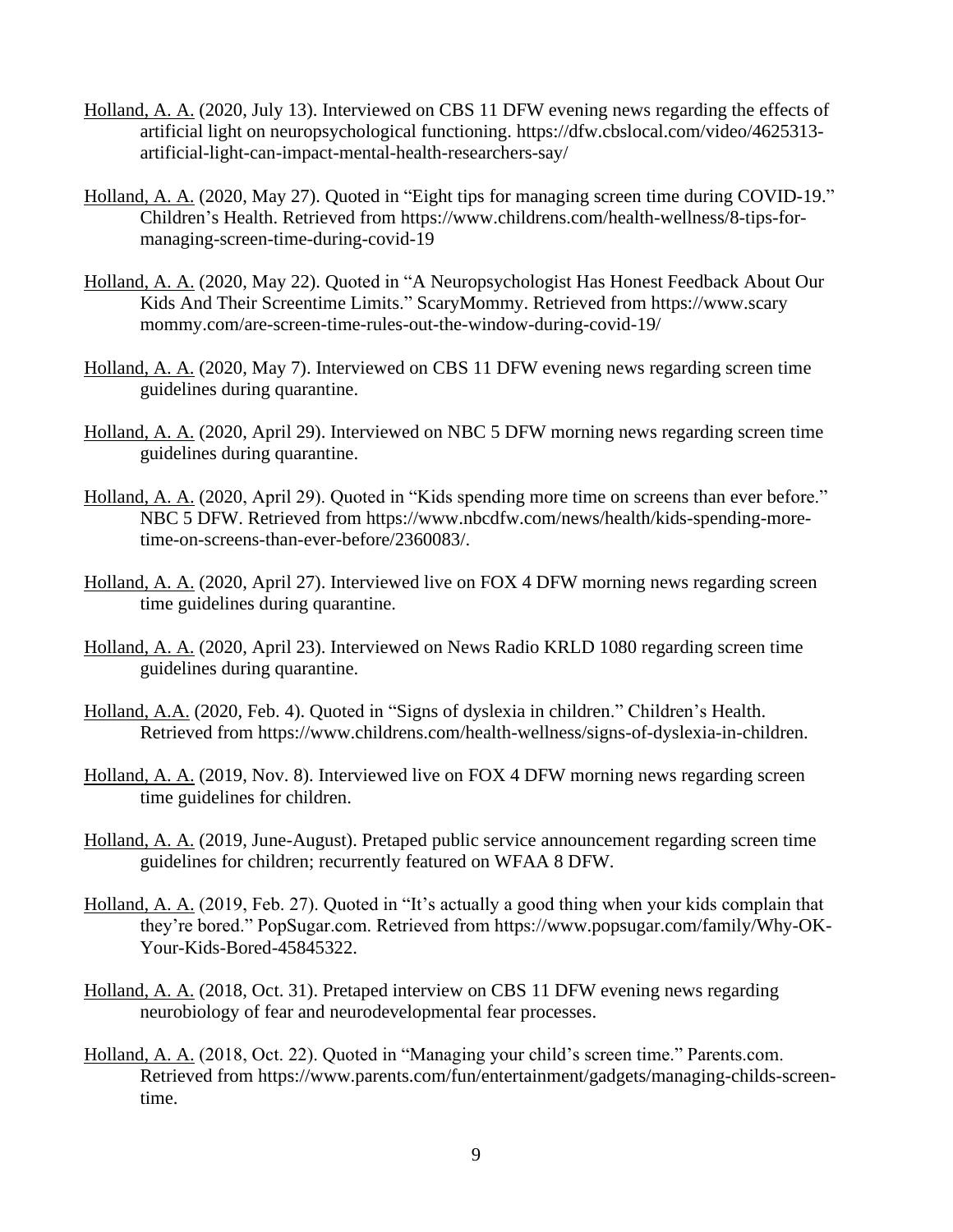- Holland, A. A. (2018, May-August). Pretaped public service announcement regarding screen time guidelines for children; recurrently featured on WFAA 8 DFW.
- Holland, A.A. (2018, March 22). Quoted in "Social smarts: Internet safety for kids and teens." Children's Health. Retrieved from https://www.childrens.com/health-wellness/internetsafety-for-kids-and-teens.
- Holland, A. A. (2018, Feb. 26). Interviewed live on NBC 5 DFW evening news regarding depression in adolescents.
- Holland, A. A. (2017, Nov. 13). Quoted in "More than just the blues: Signs of depression in children." Children's Health. Retrieved from https://www.childrens.com/healthwellness/signs-of-depression-in-children.
- Holland, A.A. (2017, July 31). Quoted in "Safety behind the wheel: Advice for parents of teen drivers." Children's Health. Retrieved from https://www.childrens.com/healthwellness/advice-for-parents-of-teen-drivers.
- Holland, A.A. (2017, July 26). Quoted in "Help your child find balance between school, activities, and free time." Children's Health. Retrieved from https://www.childrens.com/healthwellness/help-your-child-find-balance.
- Holland, A.A. (2017, July 24). Quoted in "Toddler training 101: Toilets and sleep." Children's Health. Retrieved from https://www.childrens.com/health-wellness/toilets-and-sleep.
- Holland, A.A. (2017, July 21). Quoted in "How to help your child stay motivated in school." Children's Health. Retrieved from https://www.childrens.com/health-wellness/help-yourchild-stay-motivated.
- Holland, A.A. (2017, July 20). Quoted in "How to spot and stop bullying." Children's Health. Retrieved from https://www.childrens.com/health-wellness/spot-and-stop-bullying.
- Holland, A.A. (2017, July 18). Quoted in "Help your child's brain develop with screen time guidelines." Children's Health. Retrieved from https://www.childrens.com/healthwellness/screen-time-guidelines.
- Holland, A.A. (2017, July 17). Quoted in "Understanding executive functions." Children's Health. Retrieved from https://www.childrens.com/health-wellness/understanding-executivefunctions.
- Holland, A.A. (2017, July 10). Quoted in "How to navigate accommodations and modifications in public schools." Children's Health. Retrieved from https://www.childrens.com/healthwellness/how-to-navigate-accommodations-and-modifications-in-public-schools.
- Holland, A.A. (2017, July 7). Quoted in "Healthy strategies for returning to school after a concussion." Children's Health. Retrieved from https://www.childrens.com/healthwellness/healthy-strategies-for-returning-to-school-after-a-concussion.